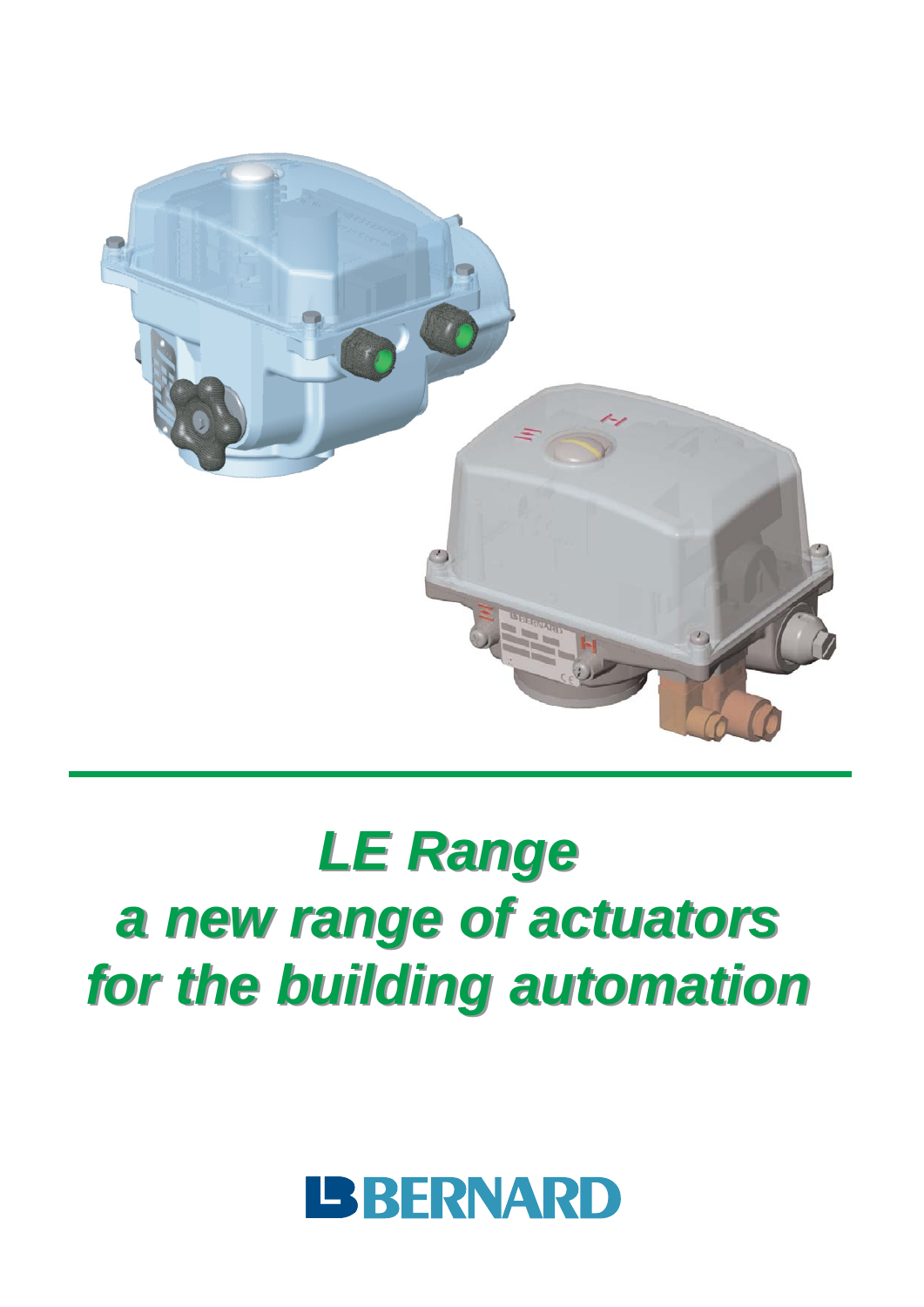## The LE Range structure

The LE Range is subdivided into two distinct models :

- The LE A with torque values lower than 35 N.m
- The LE B with torque values higher than 35 N.m

Below, a diagram showing the different models of the LE range. In front of each model are also given for information the typical sizes of ball and butterfly valves on which they will be mounted.

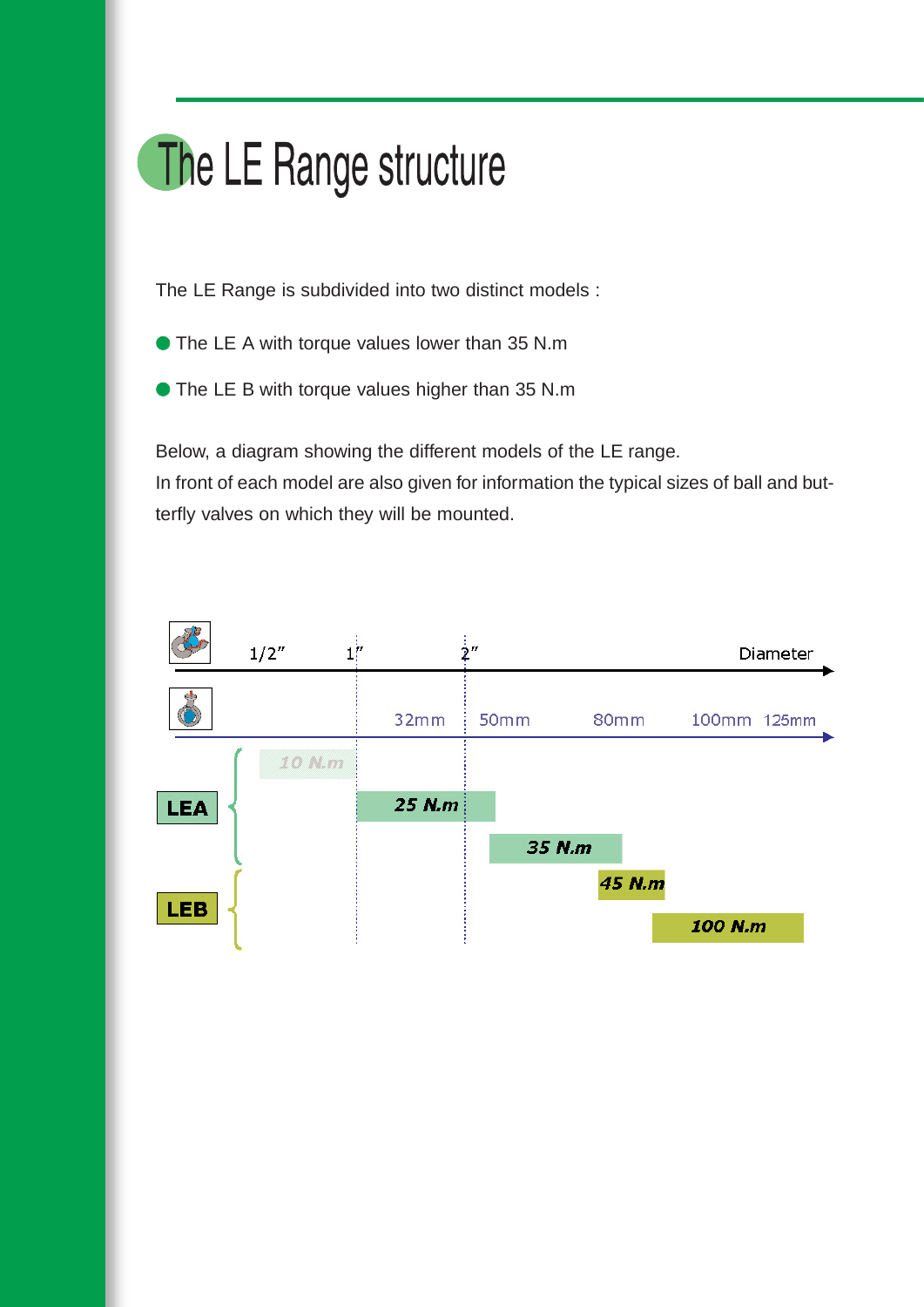# LE Range actuators applications

**TARGETED MARKETS ARE BUILDING AUTOMATION AND SIMILAR APPLI-CATIONS SUCH AS :**



Large public swimming pools

#### **MAIN DEVICES TO BE MOTORISED : SMALL BALL & BUTTERFLY VALVES**



Butterfly valves DN 32 to 125 mm



Ball valves DN 1/4 to 2 inches



Dampers may also be motorised with LE actuators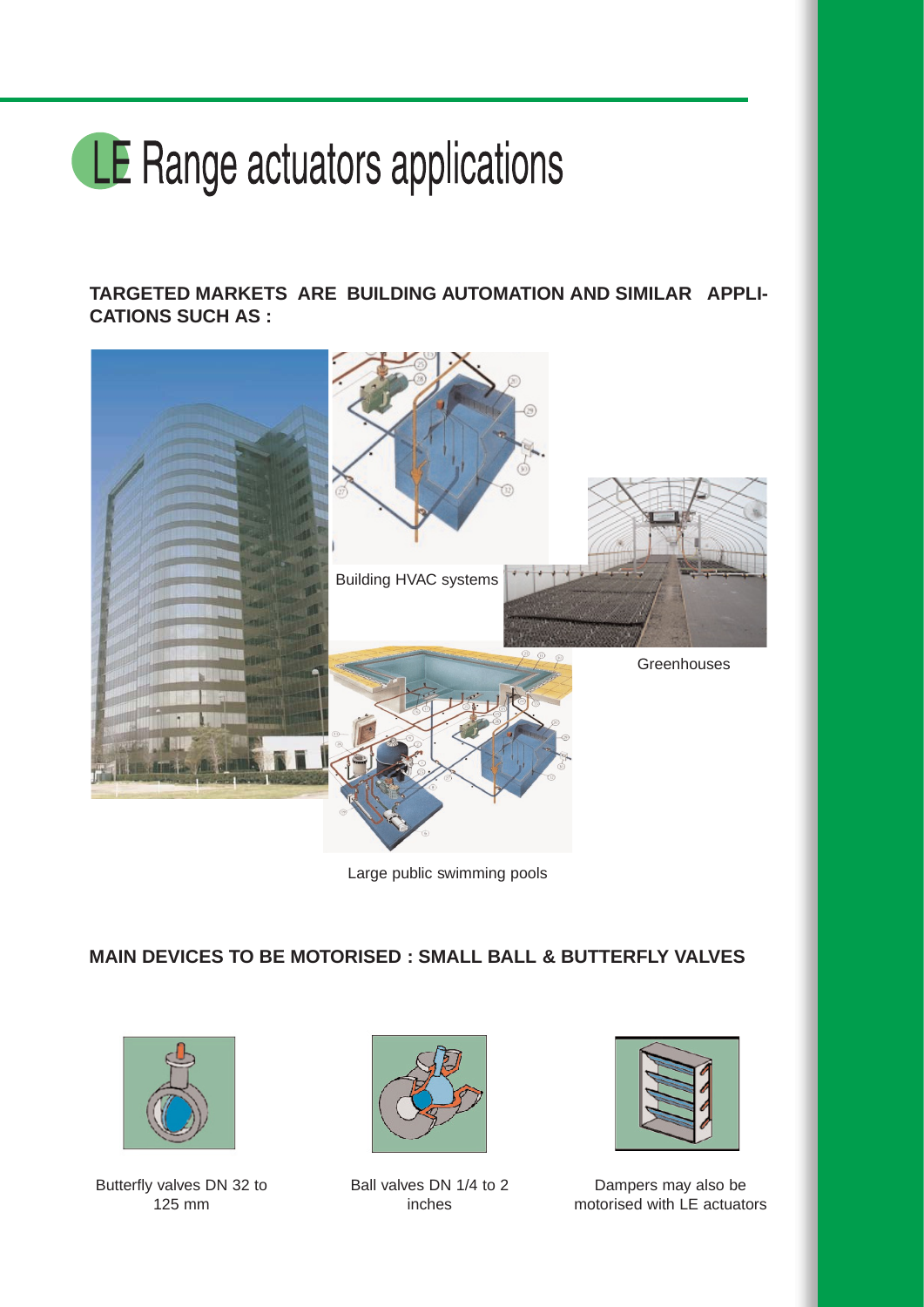## LE range Advantages and Features

#### **ENVIRONMENT**

● **Aluminium body :** ☛ Provides overall mechanical

rigidity. Important for "high" torque operation.

#### *LEB model*

#### Polycarbonate cover :

*LEA model*

☛ Shock resistance tested according to standard. ☛ IP65 ensured by seals.

The LE range actuators are IP65.

They withstand ambiant temperature within the range -10 ... +50°C

They are ideal for an indoor mounting or for external standard conditions.

#### **Reinforced PA body:**

☛ Provides mechanical rigidity adapted. to "moderate" torque operation.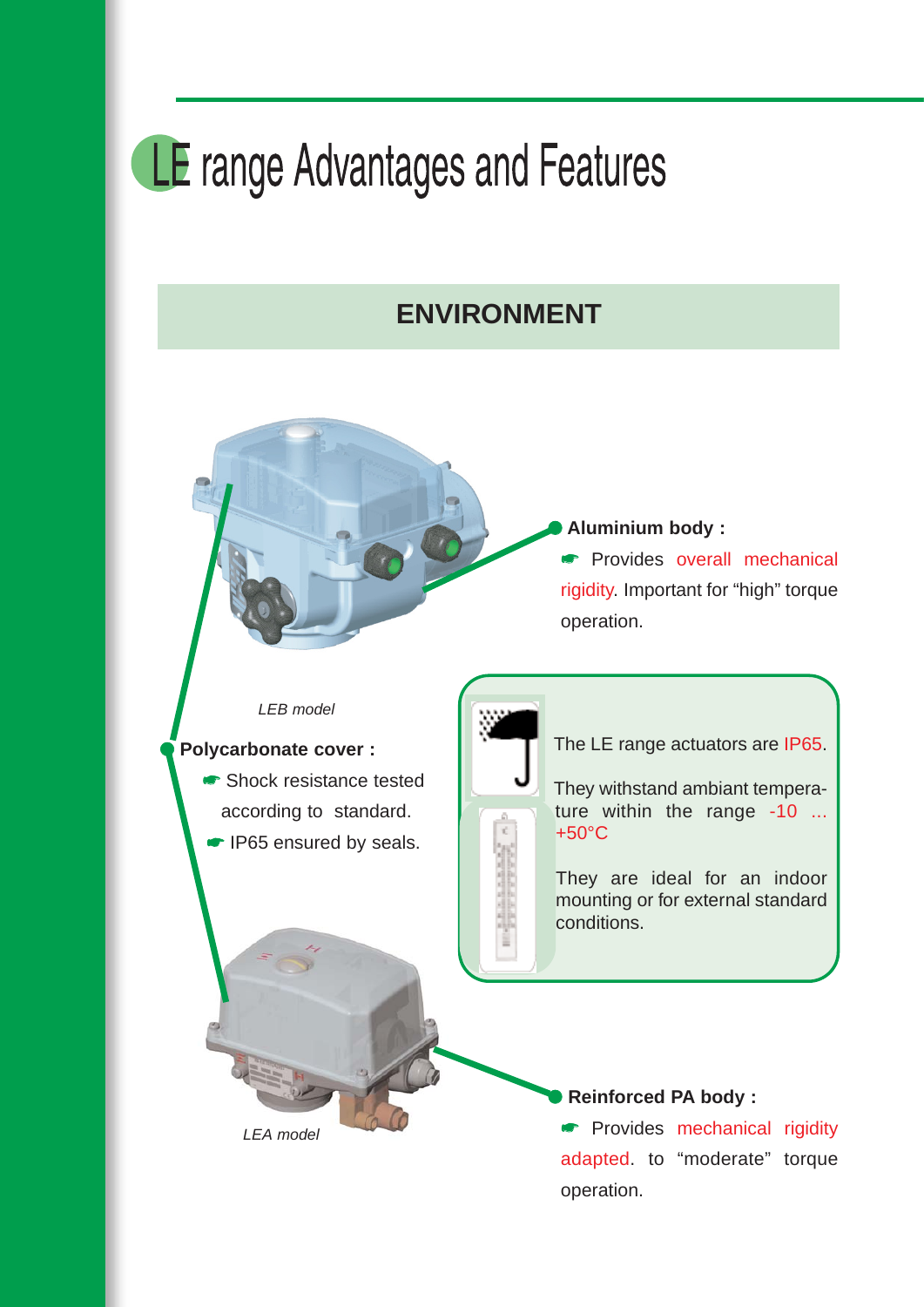## **ADAPTATION TO VALVES (1/2)**

| Model                                | <b>Dimensions</b><br>max. mm | Weight<br>approx. |
|--------------------------------------|------------------------------|-------------------|
| LEA <sub>2</sub><br>LEA <sub>3</sub> | 170 x 125 x 134              | 1.5               |
| LEB <sub>4</sub>                     | 202 x 190 x 184              | 5.0               |
| <b>LEB 10</b>                        | 245 x 190 x 184              | 5.5               |



LE range actuators size and weight are adapted to the small dampers, butterfly and ball valves.





| Model                                | Flange                   |                                           | Square   Flat head | Key             |
|--------------------------------------|--------------------------|-------------------------------------------|--------------------|-----------------|
| LEA <sub>2</sub><br>LEA <sub>3</sub> | F <sub>05</sub><br>(F04) | 9/11/<br>14/17<br>$(\dot{\phantom{a}}^*)$ | 9/11               |                 |
| LEB <sub>4</sub><br><b>LEB 10</b>    | F05<br>F <sub>0</sub> 7  | 9/11/<br>14/16/<br>17/19                  | 14                 | 14/18/<br>20/22 |



(\*) : LEA output is a 17mm star.

9, 11 & 14mm square are obtained by inserting an extractable socket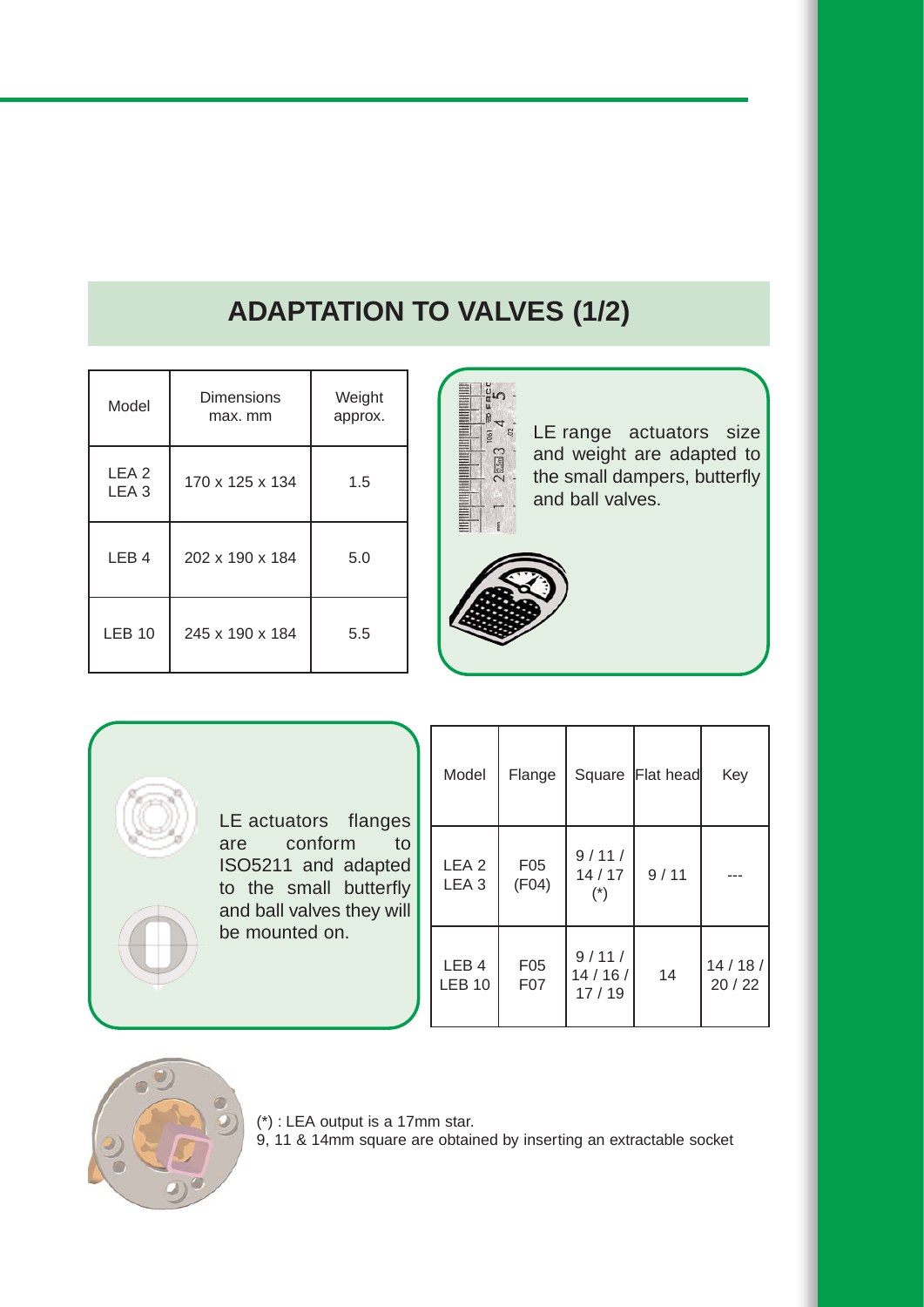## **ADAPTATION TO VALVES (2/2)**



LE actuators are equipped with adjustable mechanical end stops

LE actuators travel is preset at factory at 90°. Adjustment of travel of  $\pm$  2 $^{\circ}$  on both sides can be done without any specific tool



LEB model Cams can be adjusted without any specific tool

LEA model non-intrusive setting (mechanical end stops are used to adjust the travel)

### **SERVICE DUTY**



LE actuators duty cycle factor are given according to IEC 34 S4. (adapted to butterfly and ball valves operation)

| Model                             | Service duty<br>On-Off | Service duty<br>Proportional control |
|-----------------------------------|------------------------|--------------------------------------|
| LEA <sub>2</sub><br>LEA 3         | S4 - 30%               | S <sub>4</sub> - 30%                 |
| LEB <sub>4</sub><br><b>LEB 10</b> | S <sub>4</sub> - 30%   | $S4 - 50%$                           |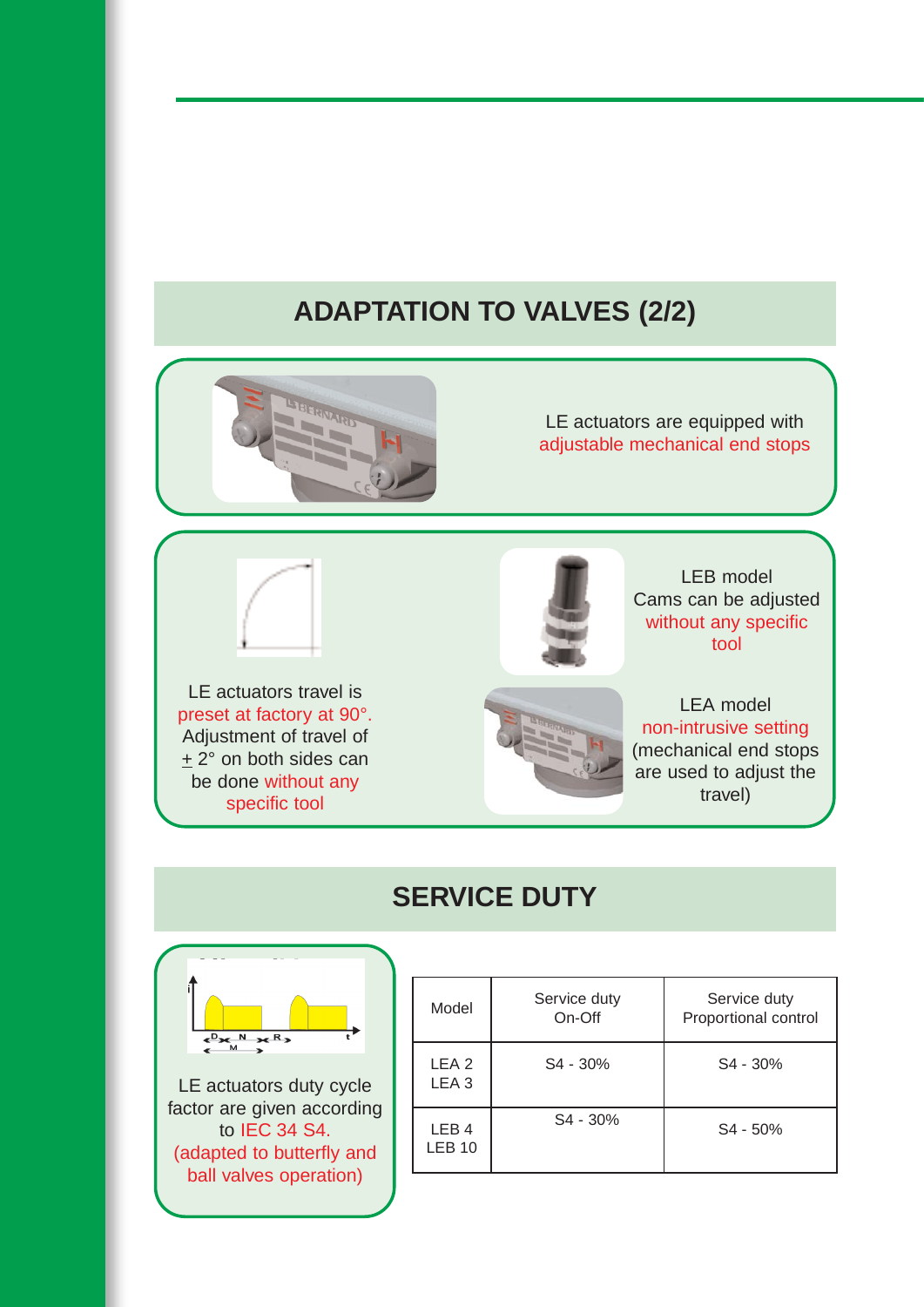### **ELECTRICAL FEATURES**

| Model                                | Single phase                                                   | Low voltage |                                                           |
|--------------------------------------|----------------------------------------------------------------|-------------|-----------------------------------------------------------|
| LEA <sub>2</sub><br>LEA <sub>3</sub> | Universal supply:<br>115  230 VAC 50 / 60Hz                    | 24 V AC/DC  |                                                           |
| LEB <sub>4</sub>                     | 3 versions:<br>115 VAC 50/60Hz<br>230 VAC 50Hz<br>230 VAC 60Hz | 24 V AC/DC  | LE range actuators<br>can operate on the<br>most standard |
| <b>LEB 10</b>                        | 3 versions:<br>115 VAC 50Hz<br>115 VAC 60Hz<br>230 VAC 50/60Hz | 24 V AC/DC  | power supplies.                                           |

Fast electric connection can be achieved with the use of plug connectors It is a standard feature of the LEA It is an option device of the LEB.



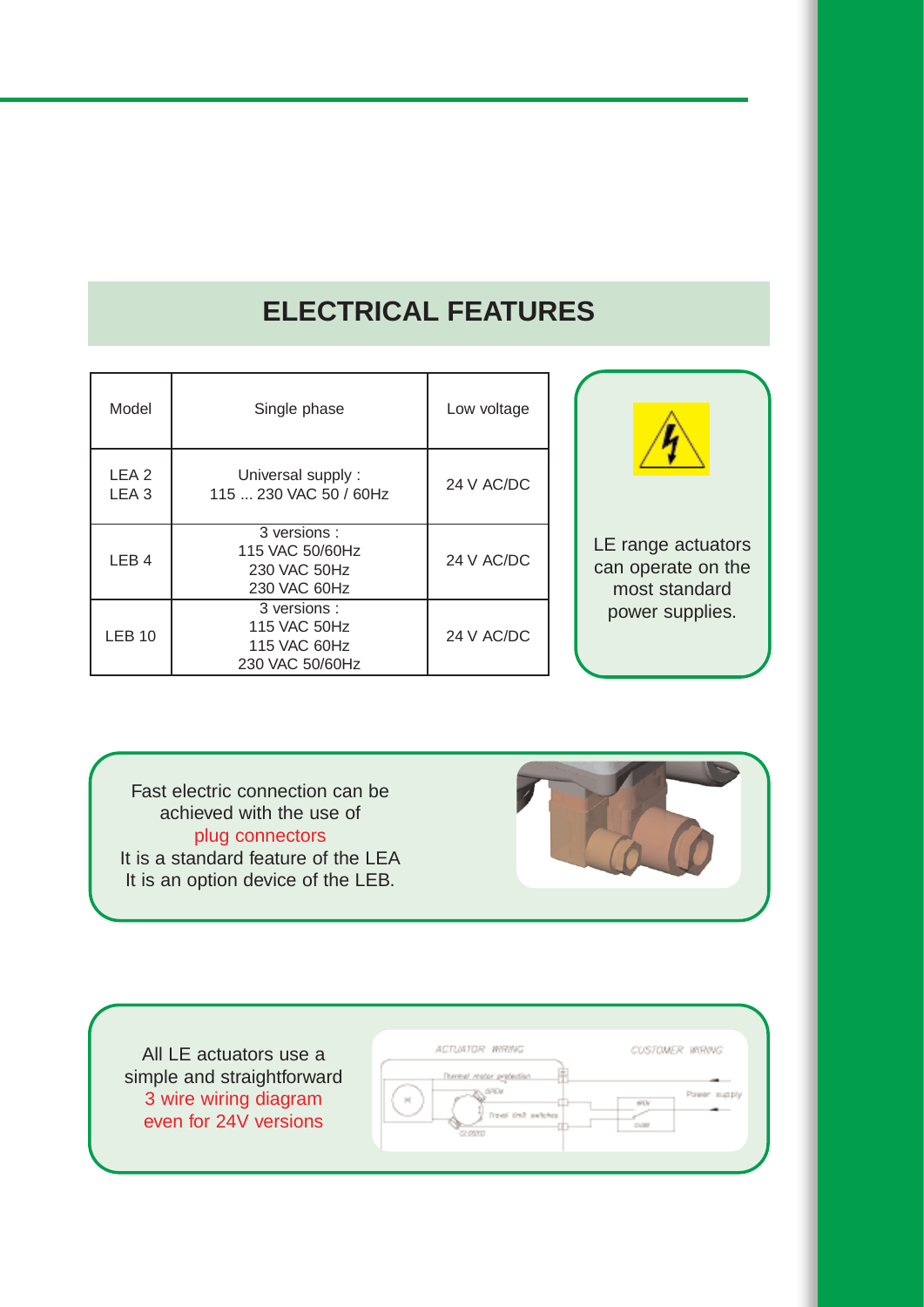## **MECHANICAL FEATURES (1/2)**



#### LE actuators have a self-locking final gear.



LE actuators are equiped with a manual override system always available and mounted on an intermediate gear. *Model LEB Model LEA*



LE actuators position indicator is highly visible.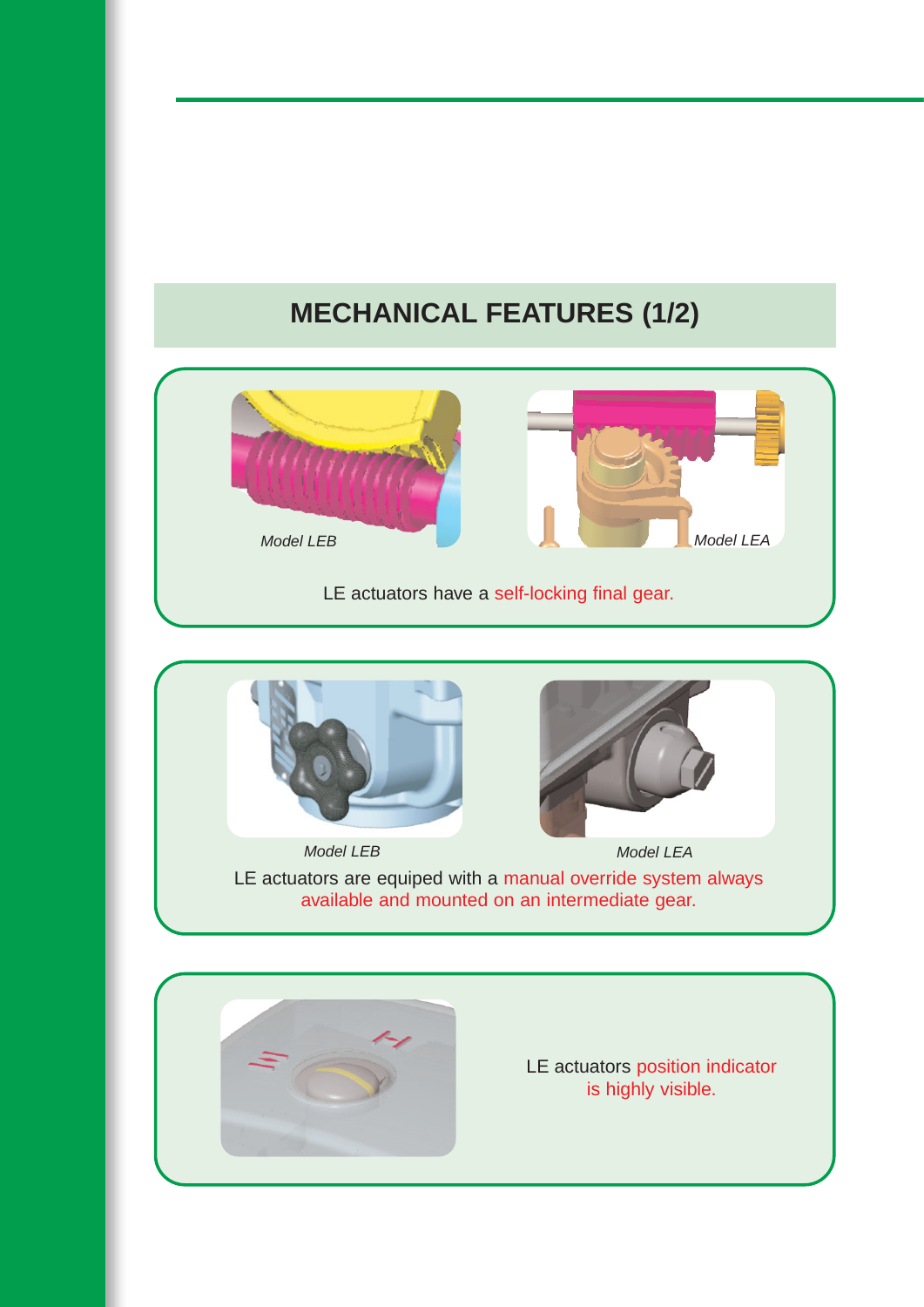### **MECHANICAL FEATURES (2/2)**

LE Range products are tested for a lifetime of 20,000 travels minimum

### **OPTIONAL BOARDS**

**Numerous, high quality and easy to mount options :**

- **Heater (LEB only)**
- **Plastic track potentiometer (1 kOhm)**
- **TAM transmitter (0 / 4 ...20mA)**
- **Proportional signal control board (0-10V ; 0 / 4 ...20mA)**

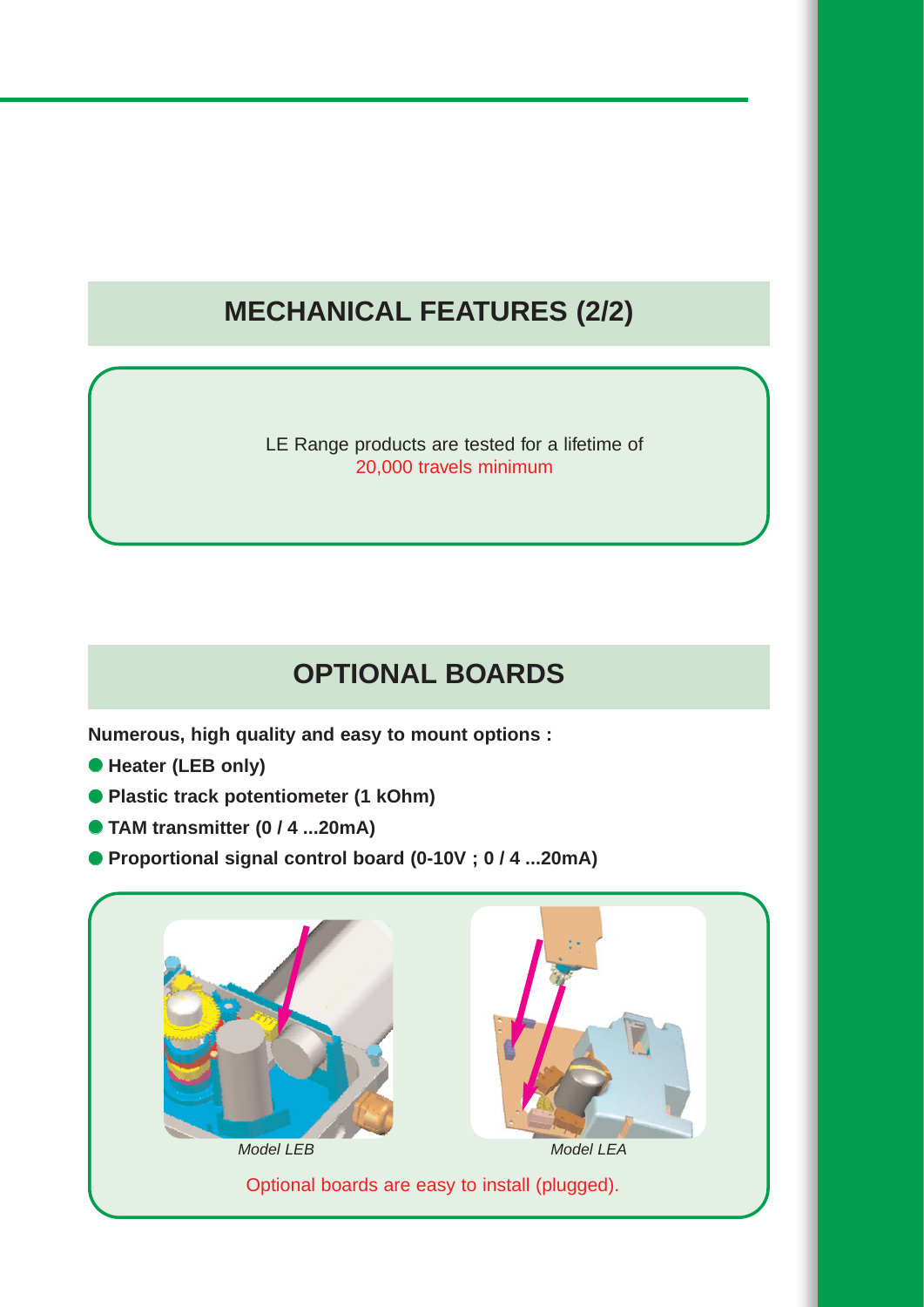

|                                      | Controls /                      | <b>Output</b>             | Pot       |                |                    |
|--------------------------------------|---------------------------------|---------------------------|-----------|----------------|--------------------|
| Voltage                              | Wiring                          | socket                    | 1kOhm     | <b>Xmitter</b> | <b>Part Number</b> |
|                                      |                                 |                           |           |                |                    |
|                                      |                                 | LEA 2 / On-Off            |           |                |                    |
|                                      | $25$ N.m / T90 $^{\circ}$ = 20s |                           |           |                |                    |
| 115-230 VAC 50/60Hz                  | Prewired                        | None                      |           |                | LE-2E020NCZP010    |
| 115-230 VAC 50/60Hz                  | Prewired                        | None                      | $\bullet$ |                | LE-2E020NCZP011    |
| 115-230 VAC 50/60Hz                  | Prewired                        | None                      |           | ●              | LE-2E020NCZP012    |
| 24 VAC/DC                            | Prewired                        | None                      |           |                | LE-2E020CEZP010    |
| 24 VAC/DC                            | Prewired                        | None                      | $\bullet$ |                | LE-2E020CEZP011    |
| 24 VAC/DC                            | Prewired                        | None                      |           | $\bullet$      | LE-2E020CEZP012    |
|                                      |                                 |                           |           |                |                    |
|                                      |                                 | LEA 3 / On-Off            |           |                |                    |
|                                      | $35$ N.m / T90 $^{\circ}$ = 20s |                           |           |                |                    |
| 115-230 VAC 50/60Hz                  | Prewired                        | None                      |           |                | LE-3E020NCZP010    |
| 115-230 VAC 50/60Hz                  | Prewired                        | None                      | $\bullet$ |                | LE-3E020NCZP011    |
| 115-230 VAC 50/60Hz                  | Prewired                        | None                      |           |                | LE-3E020NCZP012    |
| 24 VAC/DC                            | Prewired                        | None                      |           |                | LE-3E020CEZP010    |
| 24 VAC/DC                            | Prewired                        | None                      | $\bullet$ |                | LE-3E020CEZP011    |
| 24 VAC/DC                            | Prewired                        | None                      |           | $\bullet$      | LE-3E020CEZP012    |
|                                      |                                 |                           |           |                |                    |
|                                      |                                 | <b>LEA 3 / Positioner</b> |           |                |                    |
|                                      |                                 | 35 N.m / 20 s             |           |                |                    |
| 115-230 VAC 50/60Hz                  | Positioner                      | None                      |           |                | LE-3EN35NCZP010    |
| 24 VAC/DC                            | Positioner                      | None                      |           |                | LE-3EN35CEZP010    |
|                                      |                                 |                           |           |                |                    |
|                                      |                                 |                           |           |                |                    |
|                                      | <b>Standard size sockets</b>    |                           |           |                |                    |
| <b>Square (Parallel or Diagonal)</b> | 9 <sub>mm</sub>                 |                           |           |                | 7516883            |
| <b>Square (Parallel or Diagonal)</b> | $11$ mm                         |                           |           |                | 7516858            |
| <b>Square (Parallel or Diagonal)</b> | 14 mm                           |                           |           |                | 4300187            |
| <b>Flat head</b>                     | 9xd12mm                         |                           |           |                | 7516884            |
| <b>Flat head</b>                     | $11 \times d14$ mm              |                           |           |                | 7516859            |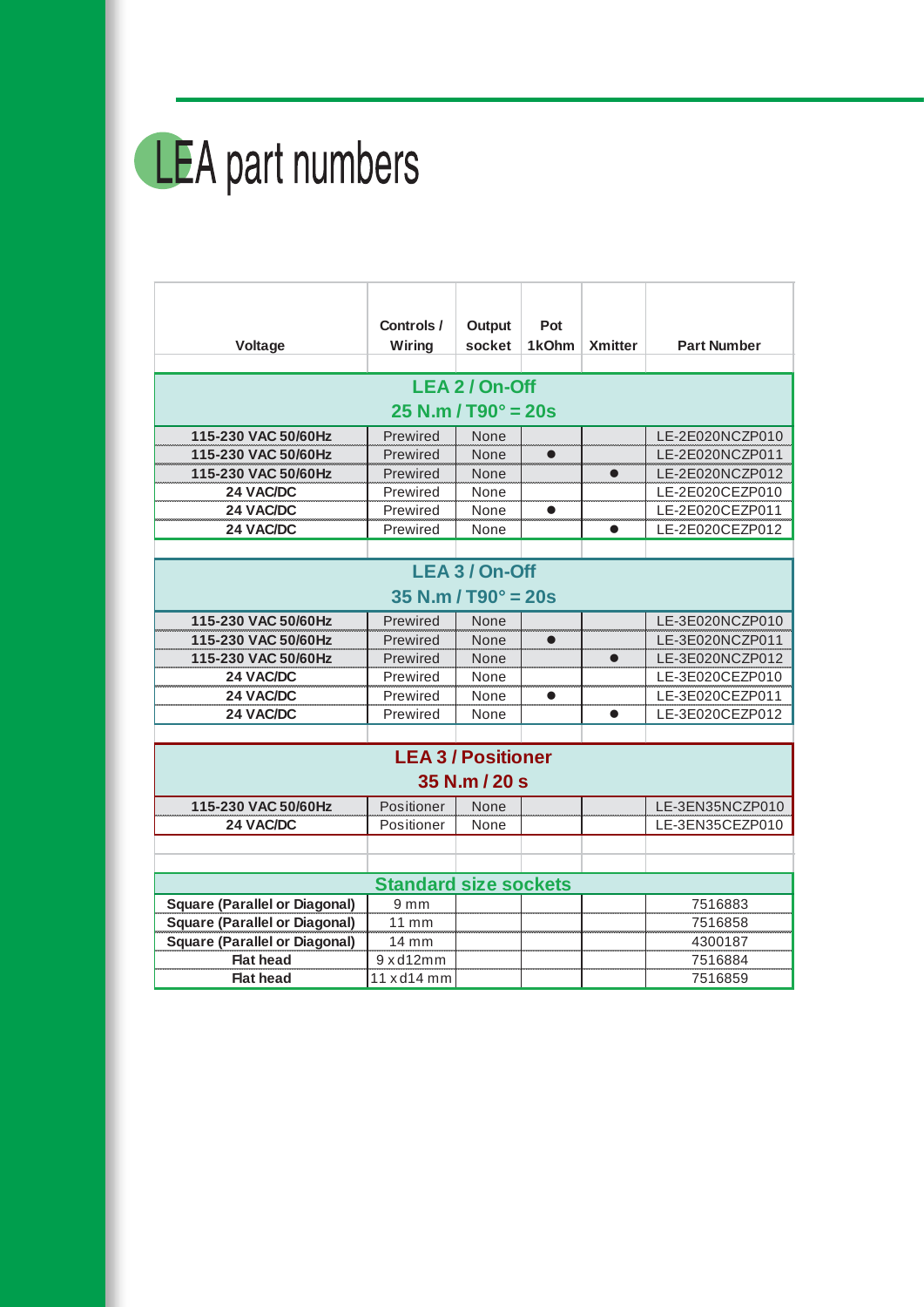

| <b>Description</b>                        | P/N      |  |  |  |
|-------------------------------------------|----------|--|--|--|
| <b>ELECTRONIC AND ELECTRIC ITEMS</b>      |          |  |  |  |
| LEA 2 main PC board - 115230 VAC 50/60Hz  | 97700753 |  |  |  |
| LEA 2 main PC board - 24 VAC/DC           | 97700754 |  |  |  |
| LEA 3 main PC board - 115230 VAC 50/60Hz  | 97700755 |  |  |  |
| LEA 3 main PC board - 24 VAC/DC           | 97700756 |  |  |  |
| Set of 2 plug connectors                  | 97700757 |  |  |  |
| LEA position transmitter board            | 97700760 |  |  |  |
| 1 kOhm Potentiometer with board and gears | 97700759 |  |  |  |
| LEA proportional control board            | 97700761 |  |  |  |
| <b>MECHANICAL ITEMS</b>                   |          |  |  |  |
| LEB plastic cover with screws and gasket  | 97700758 |  |  |  |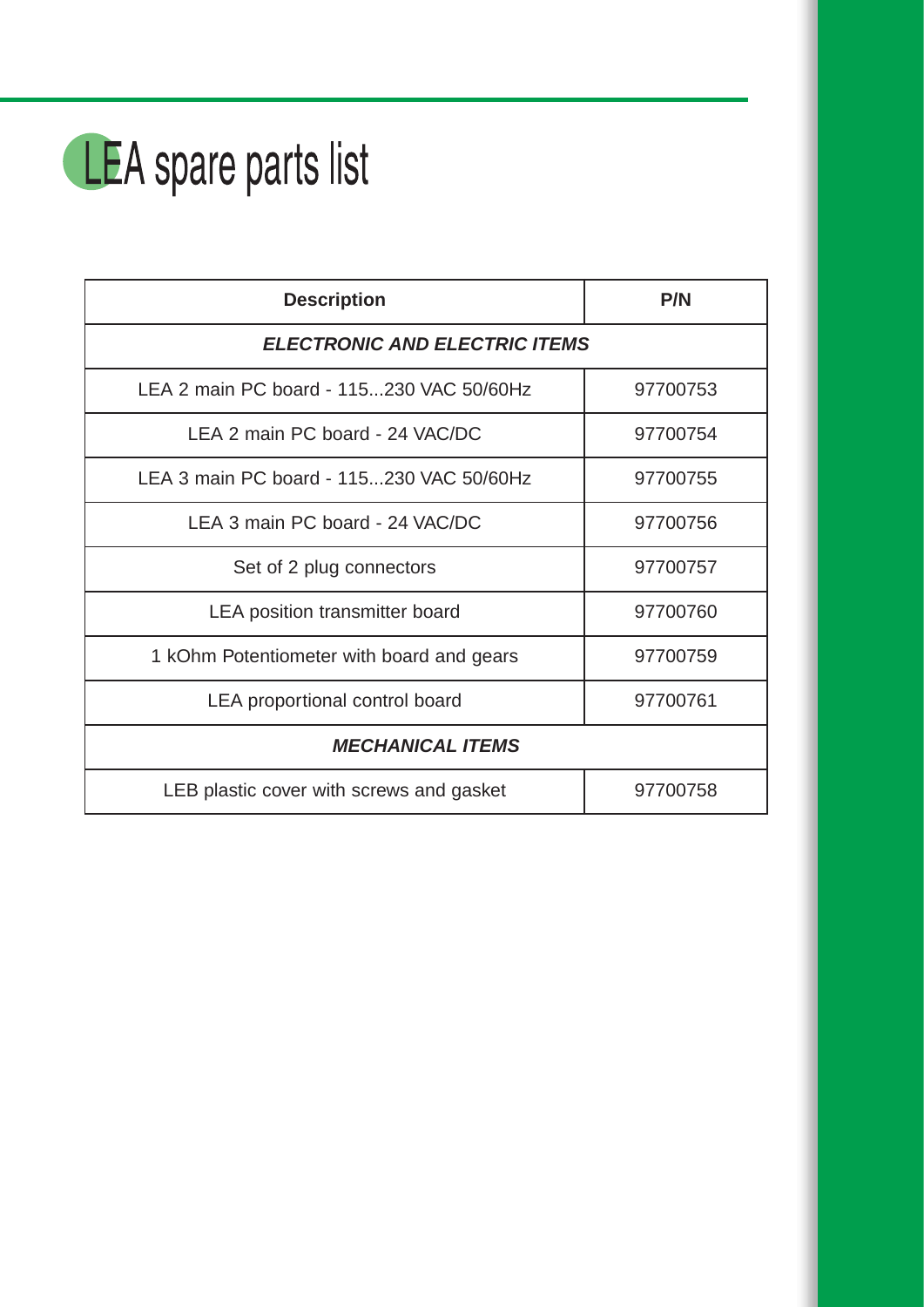# LEB part numbers

| Voltage                                    | <b>Controls / Wiring</b>                    | Output<br>socket           | Heater                 | Pot<br>1kOhm | <b>TAM</b><br><b>Xmitter</b> | <b>Part Number</b>                 |
|--------------------------------------------|---------------------------------------------|----------------------------|------------------------|--------------|------------------------------|------------------------------------|
|                                            |                                             |                            | LEB 4 / On-Off         |              |                              |                                    |
|                                            |                                             |                            | 45 N.m / 6 s           |              |                              |                                    |
| <b>230 VAC 50Hz</b>                        | Prewired                                    | None                       |                        |              |                              | LE-4E006MBZP010                    |
| <b>230 VAC 50Hz</b>                        | Prewired                                    | None                       |                        |              |                              | LE-4E006MBZP110                    |
| 230 VAC 50Hz                               | Prewired                                    | None                       |                        |              |                              | LE-4E006MBZP011                    |
| 230 VAC 50Hz                               | Prewired                                    | None                       |                        |              | ●                            | LE-4E006MBZP012                    |
| 230 VAC 50Hz                               | Prewired                                    | None                       | Q                      |              |                              | LE-4E006MBZP111                    |
| 230 VAC 50Hz                               | Prewired                                    | None                       | $\bullet$              |              | $\bullet$                    | LE-4E006MBZP112                    |
| 115 VAC 50/60Hz                            | Prewired                                    | <b>None</b>                |                        |              |                              | LE-4E006NCZP010                    |
| 115 VAC 50/60Hz                            | Prewired                                    | <b>None</b>                | $\bullet$              |              |                              | LE-4E006NCZP110                    |
| 115 VAC 50/60Hz                            | Prewired                                    | <b>None</b>                |                        | $\bullet$    |                              | LE-4E006NCZP011                    |
| 115 VAC 50/60Hz                            | Prewired                                    | <b>None</b>                |                        |              | $\bullet$                    | LE-4E006NCZP012                    |
| 115 VAC 50/60Hz                            | Prewired                                    | <b>None</b>                | $\bullet$              | $\bullet$    |                              | LE-4E006NCZP111                    |
| 115 VAC 50/60Hz                            | Prewired                                    | <b>None</b>                | $\bullet$              |              | $\bullet$                    | LE-4E006NCZP112                    |
| 24 VAC/DC                                  | Prewired                                    | None                       |                        |              |                              | LE-4E006CEZP010                    |
| 24 VAC/DC                                  | Prewired                                    | None                       |                        |              |                              | LE-4E006CEZP110                    |
| 24 VAC/DC                                  | Prewired                                    | None                       |                        |              |                              | LE-4E006CEZP011                    |
| 24 VAC/DC                                  | Prewired                                    | None                       |                        |              | ●                            | LE-4E006CEZP012                    |
| 24 VAC/DC                                  | Prewired                                    | None                       |                        |              |                              | LE-4E006CEZP111                    |
| 24 VAC/DC                                  | Prewired                                    | None                       |                        |              | $\bullet$                    | LE-4E006CEZP112                    |
|                                            |                                             |                            | <b>LEB 10 / On-Off</b> |              |                              |                                    |
|                                            |                                             |                            | 100 N.m / 35 s         |              |                              |                                    |
| <b>230 VAC 50Hz</b>                        | Prewired                                    | None                       |                        |              |                              | LE10E035MBZP010                    |
| <b>230 VAC 50Hz</b>                        | Prewired                                    | None                       |                        |              |                              | LE10E035MBZP110                    |
| <b>230 VAC 50Hz</b>                        | Prewired                                    | None                       |                        |              |                              | LE10E035MBZP011                    |
| <b>230 VAC 50Hz</b>                        | Prewired                                    | None                       |                        |              |                              | LE10E035MBZP012                    |
| <b>230 VAC 50Hz</b>                        | Prewired                                    | None                       |                        |              |                              | LE10E035MBZP111                    |
| <b>230 VAC 50Hz</b>                        | Prewired                                    | None                       |                        |              |                              | LE10E035MBZP112                    |
| <b>115 VAC 60Hz</b>                        | Prewired                                    | <b>None</b>                |                        |              |                              | LE10E035NCZP010                    |
| <b>115 VAC 60Hz</b><br><b>115 VAC 60Hz</b> | Prewired<br>Prewired                        | <b>None</b><br><b>None</b> | $\bullet$              | $\bullet$    |                              | LE10E035NCZP110<br>LE10E035NCZP011 |
| <b>115 VAC 60Hz</b>                        | Prewired                                    | <b>None</b>                |                        |              | $\bullet$                    | LE10E035NCZP012                    |
| <b>115 VAC 60Hz</b>                        | <b>Prewired</b>                             | <b>None</b>                |                        |              |                              | LE10E035NCZP111                    |
| <b>115 VAC 60Hz</b>                        | <b>Prewired</b>                             | <b>None</b>                |                        |              | $\bullet$                    | LE10E035NCZP112                    |
| 24 VAC/DC                                  | Prewired                                    | None                       |                        |              |                              | LE10E035CEZP010                    |
| 24 VAC/DC                                  | Prewired                                    | None                       |                        |              |                              | LE10E035CEZP110                    |
| 24 VAC/DC                                  | Prewired                                    | None                       |                        |              |                              | LE10E035CEZP011                    |
| 24 VAC/DC                                  | Prewired                                    | None                       |                        |              |                              | LE10E035CEZP012                    |
| 24 VAC/DC                                  | Prewired                                    | None                       |                        |              |                              | LE10E035CEZP111                    |
| 24 VAC/DC                                  | Prewired                                    | None                       |                        |              |                              | LE10E035CEZP112                    |
|                                            | <b>LEB 10 / Proportional signal control</b> |                            | 100 N.m / 35 s         |              |                              |                                    |
|                                            |                                             |                            |                        |              |                              |                                    |
| 230 VAC 50Hz                               | Positioner board                            | None                       |                        |              |                              | LE10EN35MBZP010                    |
| 115 VAC 50/60Hz                            | <b>Positioner board</b>                     | <b>None</b>                |                        |              |                              | LE10EN35NCZP010                    |
| 24 VAC/DC                                  | Positioner board                            | None                       |                        |              |                              | LE10EN35CEZP010                    |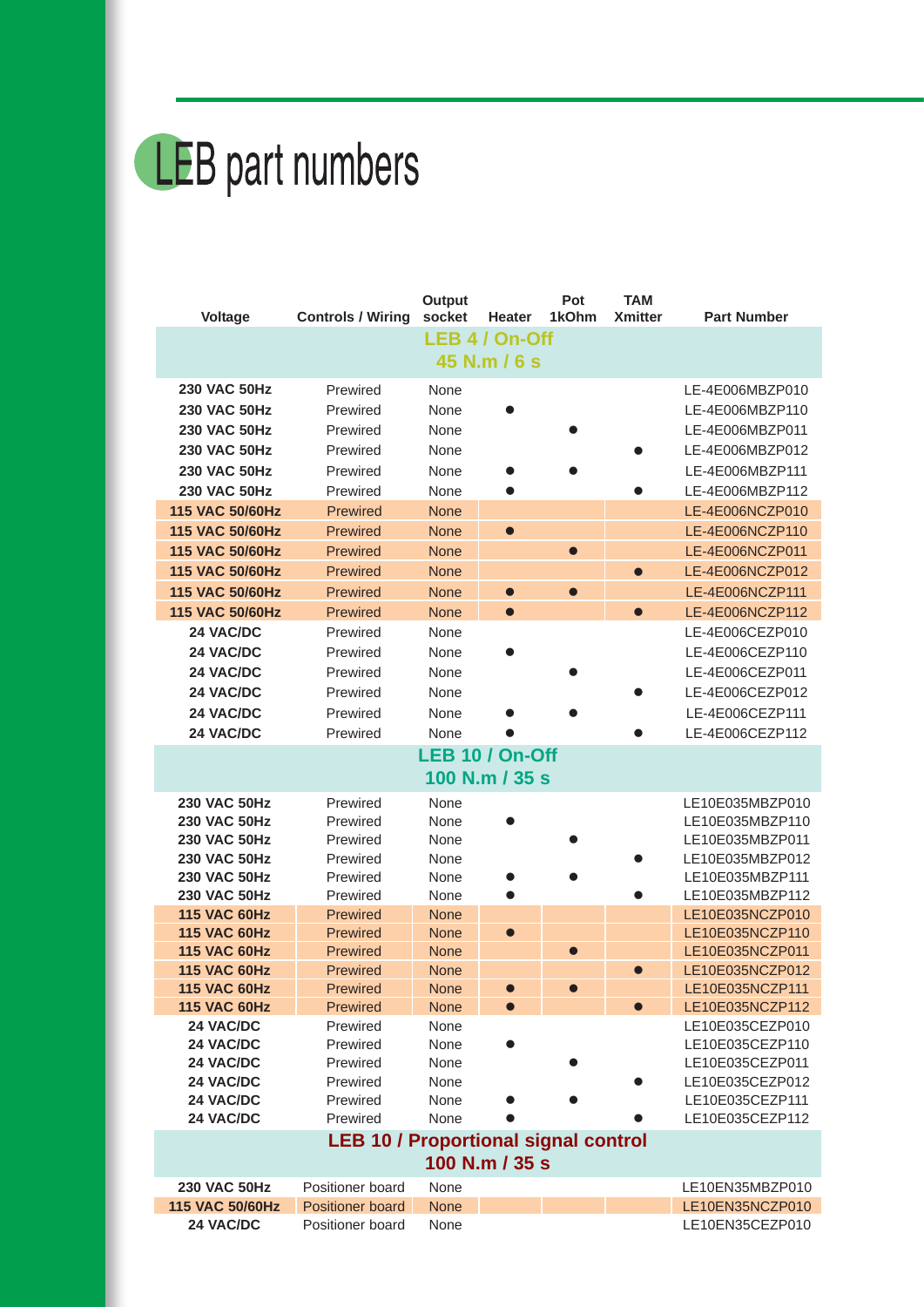# LEB spare parts list

| <b>Description</b>                            | P/N               |  |  |  |
|-----------------------------------------------|-------------------|--|--|--|
| <b>MOTORS</b>                                 |                   |  |  |  |
| LEB 230 VAC motor                             | 251 00 19         |  |  |  |
| LEB 115 VAC motor                             | 251 00 70         |  |  |  |
| LEB 24 V motor                                | 88 10 333         |  |  |  |
| <b>ELECTRONIC AND ELECTRIC ITEMS</b>          |                   |  |  |  |
| LEB travel limit switches board - 115/230 VAC | 341 03 00         |  |  |  |
| LEB end of travel limit switches board - 24 V | 341 03 01         |  |  |  |
| LEB position transmitter board                | 881 03 80         |  |  |  |
| 1 kOhm Potentiometer with board and gears     | 881 03 79         |  |  |  |
| LEB heater board - 230 VAC                    | 341 03 02         |  |  |  |
| LEB heater board- 115 VAC                     | 341 03 03         |  |  |  |
| LEB heater board - 24 V                       | 341 03 04         |  |  |  |
| LEB positioner board - 230 VAC                | Please consult us |  |  |  |
| LEB positioner board - 115 VAC                | Please consult us |  |  |  |
| LEB positioner board - 24 V                   | Please consult us |  |  |  |
| <b>MECHANICAL ITEMS</b>                       |                   |  |  |  |
| LEB plastic cover with screws and gasket      | 881 03 76         |  |  |  |
| End of travel cam                             | 091 01 35         |  |  |  |
| LEB intermediate reduction gear (P-gear)      | 881 00 86         |  |  |  |
| Handwheel                                     | 430 00 69         |  |  |  |